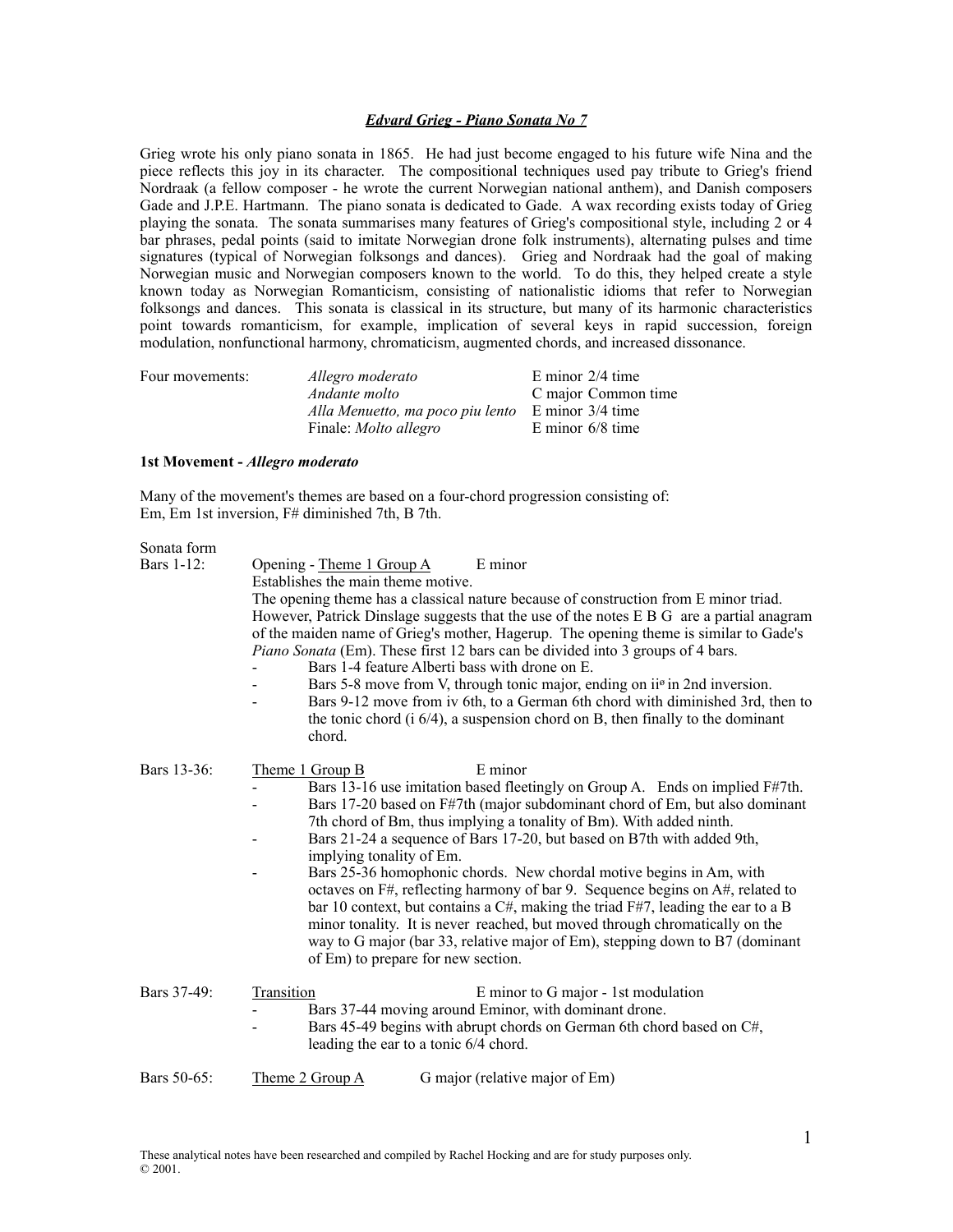|               |                | This is based on the "halling", a popular Norwegian dance (like a reel) in 2/4<br>time. Similar to Opus 71 No 5 "Halling Dance". Features a drone on the<br>dominant. Repeats the new theme in Bm, then moves through a series of<br>augmented 6th chords and their resolutions to reach dominant chord of G major,<br>leading to next section.                                                                                                                                                                                                                                                                                                                                                                                                                                                                                                                                                                                                                                                                                                                                                                                                                                                                                                                       |
|---------------|----------------|-----------------------------------------------------------------------------------------------------------------------------------------------------------------------------------------------------------------------------------------------------------------------------------------------------------------------------------------------------------------------------------------------------------------------------------------------------------------------------------------------------------------------------------------------------------------------------------------------------------------------------------------------------------------------------------------------------------------------------------------------------------------------------------------------------------------------------------------------------------------------------------------------------------------------------------------------------------------------------------------------------------------------------------------------------------------------------------------------------------------------------------------------------------------------------------------------------------------------------------------------------------------------|
| Bars 66-73:   |                | Theme 2 Group B<br>G major<br>Contains elements of original theme, including alberti bass and descending<br>chromatic melodic shape. First 4 bar phrase ends in E7, 1st inversion to lead to<br>2nd 4 bar phrase, which begins in Am and ends on D7, 2nd inversion,<br>reinforcing the G major tonality.                                                                                                                                                                                                                                                                                                                                                                                                                                                                                                                                                                                                                                                                                                                                                                                                                                                                                                                                                              |
| Bars 74-81:   | Codetta        | G major to E major - 2nd modulation<br>Based on thematic material in bars 5 and 6, with broken chord accompaniment.<br>Sustained line in treble (minims and crotchets) descend over an octave range.<br>Codetta finishes on B7 chord.                                                                                                                                                                                                                                                                                                                                                                                                                                                                                                                                                                                                                                                                                                                                                                                                                                                                                                                                                                                                                                 |
| Bars 82-129:  | Development    | Moves through many keys<br>Bars 82-93 based on Theme 1 Group A. First stated in tonic major, then<br>dominant minor, then subdominant minor. Rhythm moves from a 2/4 pulse to a<br>6/8 pulse with the introduction of triplets.<br>Bars 94-105 based on bars 88-89. 6/8 pulse is reinforced with change of time<br>signature. Imitation is used by treble. First stated in Ab minor, then Cb major,<br>then Db major. This tonality quickly changes to Db minor with a homophonic<br>chordal section, ending in Eb minor.<br>Bars 106-117 is a repeat of bars 94-105, but in different tonalities. Begins in E<br>minor, then moves to G major, then to A major, which quickly becomes A<br>minor on a similar chordal patterning as at bar 102. Finishes on F# dim, which<br>implies a resolution to the dominant of Em.<br>Bars 118-125 Retransition to lead back to the recapitulation. Based on B<br>semiquaver pedal point and B major tonality (dominant function). Bar 122 on,<br>the treble is based on the chordal motive found at bar 102.<br>Bars 126-129 continuation and climax of retransition. Steen-Nokleberg likened<br>this to the wind howling around the house and rattling the windows. Reinforces<br>B to Em relationship and ends on B7 chord. |
| Bars 130-190: | Recapitulation | E minor<br>Bars 130-139, like the opening, except bar 136 is a Neapolitan 6th arpeggiated<br>chord. Theme 1 Group A is reinstated <i>piano</i> , but in 6/8 time. Bars 140 and 141<br>use abrupt chords to lead to Group B, and the changed time signature helps the<br>agitation.<br>Bars 142-161 based on Theme 2 Group B. Bars 154-157 are a reduction of the<br>original statement. An augmented 6th chord at bar 160 leads to an E major<br>chord in bar 161, acting as a dominant.<br>Bars 162-174. The transition is in Am (subdominant of Em), ending on a $F#$<br>diminished chord, implying a return to Em (through dominant B).<br>Bars 175-190, return of Theme 1 Group A, but in tonic key with dominant<br>drone. Finishes on B7 chord at bar 190.                                                                                                                                                                                                                                                                                                                                                                                                                                                                                                      |
| Bars 191-end: | <u>Coda</u>    | Based on Theme 2 Group B, but marked with <i>Allegro molto</i> . Moves through<br>keys such as D major and C major (descending in shape), but always returning<br>to B. Bar 209 features return of Theme 1 Group 1 in bass. This section contains<br>a lot of chromaticism and diminished chords. Bars 224-225 contains French 6th<br>chord, leading to tonic minor at bar 227 (2nd inversion), dominant 7th, then final<br>chord on E minor.                                                                                                                                                                                                                                                                                                                                                                                                                                                                                                                                                                                                                                                                                                                                                                                                                         |

# **2nd Movement -** *Andante molto*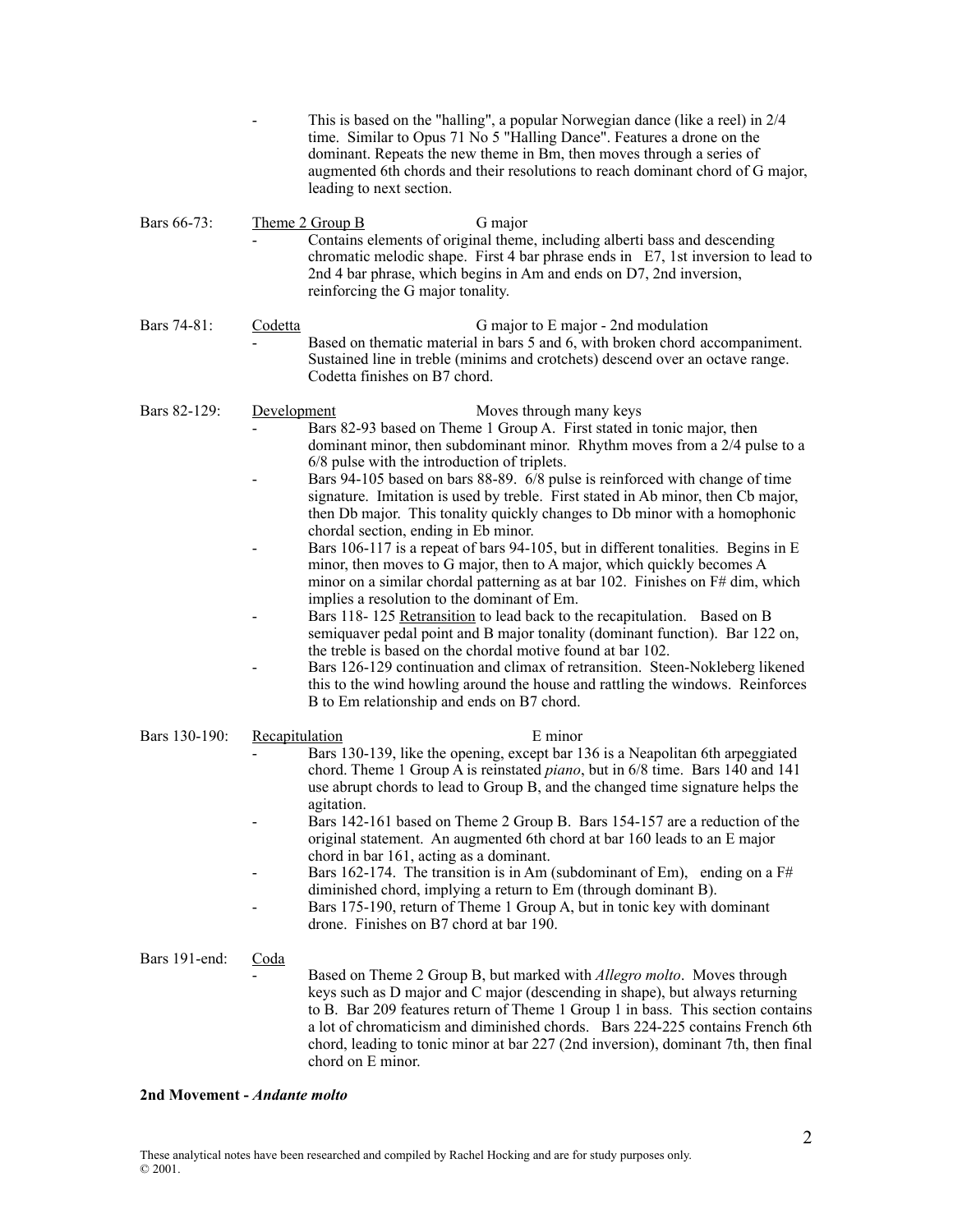This movement foreshadows the piano concerto.

| Bars 1-8 Section A                    | C major                                                                                                                                                                                                                                                                                                                                                                                                                                                                                                                                                                                                                                                                                                                                                                                                                    |
|---------------------------------------|----------------------------------------------------------------------------------------------------------------------------------------------------------------------------------------------------------------------------------------------------------------------------------------------------------------------------------------------------------------------------------------------------------------------------------------------------------------------------------------------------------------------------------------------------------------------------------------------------------------------------------------------------------------------------------------------------------------------------------------------------------------------------------------------------------------------------|
|                                       | States the theme in a very simple way. Use of Lydian 4th at bar 4, typical of Norwegian<br>Cadence bar 4-5 of V to I. Bar 7 chord progression is vi, iii (1st)<br>folk melodies.<br>inversion), ii (with a 6th), I (1st inversion) and I7. Bar 8 progression is VI (new<br>dominant of Dm), ii, V.                                                                                                                                                                                                                                                                                                                                                                                                                                                                                                                         |
| <b>Bars 9-16</b><br>inversion.        | <b>Section B</b><br>C major to E minor<br>New time signature and melody with Aeolian lowered 7th (another feature of Norwegian<br>folk music), creating rocking between C major and G minor tonalities. Pulse is still in 4<br>beats but divided into triplets. The texture is fuller, and able to be divided into 3 voices -<br>melody, bass sustained notes and triplet inner voice. This is interrupted with abrupt<br>chords that move the harmonies to different places. $ff$ at bar 12 on C# diminished 7th<br>makes the tonality swing between D major and A minor. Bar $16ff$ is on B7, 2nd                                                                                                                                                                                                                        |
| Bars17-25                             | E minor to C major<br>Section C<br>New motive based on folk-like semiquaver melody. Bar 17 is repeated in bar 18 but with<br>a dorian twist (C#, D natural). Bar 19 is based on Bdim7th, leading to bar 20 dominant<br>7th (with a 6th) that cadences to G major. Bars 21 to 23 have the characteristics of a<br>folkdance, moving through the keys of G major, B major and D major. Two bars at 24<br>and 25 build up to the climax that is to come. These bars are based on G7 chord which<br>will cadence back to C major. Again the 9th is prominent (A).                                                                                                                                                                                                                                                              |
| Bars 26-33                            | Repetition of Section A<br>C major to C minor<br>Bars 26-29 reinstate the original theme, but with thicker texture, use of arpeggiated<br>accompaniment, f dynamic on C pedal point. This section is similar to the cadenza in<br>the piano concerto. Chromatic scalic passages in the accompaniment provide a type of<br>ornamentation. At bar 29, an inner voice is introduced. In the first edition of the piano<br>sonata, Grieg had marked this fff. Bars 30 to beat 3 in bar 31 have the same melody as<br>bars 5 to 6. A sudden change in tonality occurs under the melodic G on beat 3- Eb major<br>(upper mediant key). The tonalities move through Fm, Abmaj7, Ddim7th (in 2nd<br>inversion) to a Fm chord suspended over pedal point G. This finally resolves to a G7<br>chord cadencing to Cm in the next bar. |
| Bars 34-39                            | C minor to C major<br><b>Transition</b><br>A cadenza like passage, featuring sustained C's, chromatic runs and rippling 3rds. At bar<br>36, the tonalities implied are Am, Fm, Cm (2nd inversion), Fm, Cm, Fm7. At bar 38 a G<br>pedal is introduced, with the harmony moving to a perfect cadence at bars 39-40.                                                                                                                                                                                                                                                                                                                                                                                                                                                                                                          |
| <b>Bars 40-48</b><br>begins the coda. | Repetition of Section B<br>C major<br>The texture and melody of Section B is reinstated, except the progression is through<br>different tonalities. The interrupting chords have been removed. Tonalities used are C<br>major, G major, Bb major, F major, Am to Em. At bar 43, the bass and inner voice move<br>chromatically to a G7 chord. Bars 44-47, the melody is placed in the bass. The melody<br>is a repetition of bars 40-42. Bar 47, a continuation of the melodic sequence leads the<br>harmony to Dm at bar 48. A perfect cadence at bar 48-49 reinforces the C major key and                                                                                                                                                                                                                                |
| Bars 49-end                           | C major<br>Coda<br>A sequence of mezzo staccato chords begin the coda - I, III, IV7 (3rd inversion), III7 (3rd<br>inversion), IV (2nd inversion), vi7, ii7, V7, I. Bars 53 and 54 use the triplets from<br>Section B and feature an Italian 6th chord over 2 beats (beats 2 and 3) resolving to tonic                                                                                                                                                                                                                                                                                                                                                                                                                                                                                                                      |

chord in 3rd inversion. The piece ends on tonic major chord *pp*.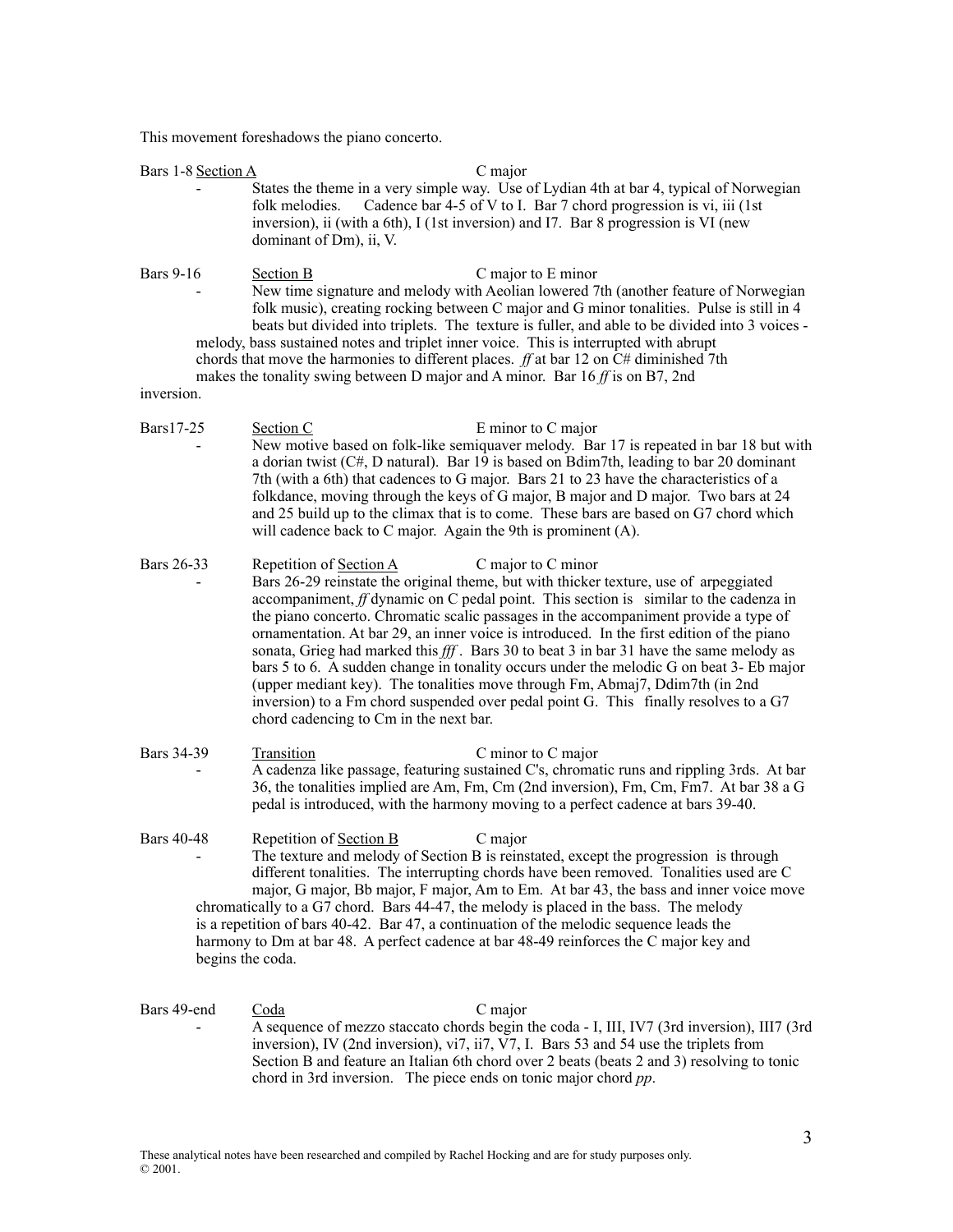### **3rd Movement -** *Alla Menuetto, ma poco piu lento*

This has been described as an idio-syncratic minuet that justifies its title only by dint of its time signature (Joachim Dorfmuller). It has an old norse character with glimpses at ancient drama. It is similar to Grieg's *Humoresques* Op 6 no 2. These both were written at the same time. It is also akin to Hartmann's *Vikingefruens Drøm*.

Minuet (ABA loosely) and Trio (ABA)

- Bars 1-16 Minuet Section A1 E minor The opening of the minuet begins *p* and the first beat is emphasized more by the staccato, rather than a stress (traditional minuet style). A perfect cadence leads to a repetition of the theme, this time *ff*. A continuum of descending sequence triplet chords lead to another perfect cadence which ends the opening section.
- Bars 17-28 Minuet Section B G major to E major This section is in G major (relative major) for 3 bars then moves immediately to E minor through the dominant 7th in 2nd inversion. The melody, harmonised in 3rds, has longer phrases with *legato* but the triplet character still remains. The combination of triplets with duple rhythm is Norwegian folk characteristic. A transition based on ascending sequences of triplet chords begins in bar 24 to lead back to a repetition of Section A.
- Bars 29-39 Minuet Section A2 A minor to E minor This begins with a perfect cadence over bars 27 to 28. Immediately the harmony changes as the tonic major chord of E major is used as the dominant for Am. However the dominant of Em is found in bar 30, leading back to Em tonality. A minor is reintroduced at bars 36 and 37 through a perfect cadence over bars 35-36. The section ends with a chord progression of iv, vi (with major 7th), ii min 7, V7 then i. Although Section A1 is not repeated in its entirety here, as it would be in a traditional minuet, the characteristics used, such as texture, rhythm and dynamic reflect that of Section A1 and gives the effect of returning to the beginning to finish the first minuet.
- Bars 40-55 Trio Section A E major The trio is based on the rhythm and articulations of Section A1 of the minuet, but in the tonic major key and in a higher condensed range. Bars 40-47 state the theme of the trio and then it is repeated at a softer dynamic, down an octave in bars 48-55.
- Bars 56-63 Trio Section B G# minor to B major Similar to Section B of the minuet, Section B of the trio is immediately in a different tonality - up a 3rd to G# minor. It is in a new time signature 9/8 and features a mixture of duple and triple rhythms also. It then moves to its relative major (dominant of tonic key E) B major.
- Bars 64-71 Trio Section A E major Bars 48-51 are repeated here, then bars 44-47 are repeated to make up the reintroduction of Section A. Again, although this section is not repeated exactly, the material it is based on and its characteristics means that it implies that it is a return to the original trio theme.
- Bars 72-80 Minuet Section A1 E minor Section A1 is repeated *p* with a crescendo to the return of bars 28-39.
- Bars 81-end Minuet Section A2 A minor to E minor Section A2 bars 28-39 are repeated here exactly to finish the minuet.

## **4th Movement - Finale -** *Molto allegro* Sonata Form

| B tonality, leading to end on B7 |
|----------------------------------|
|                                  |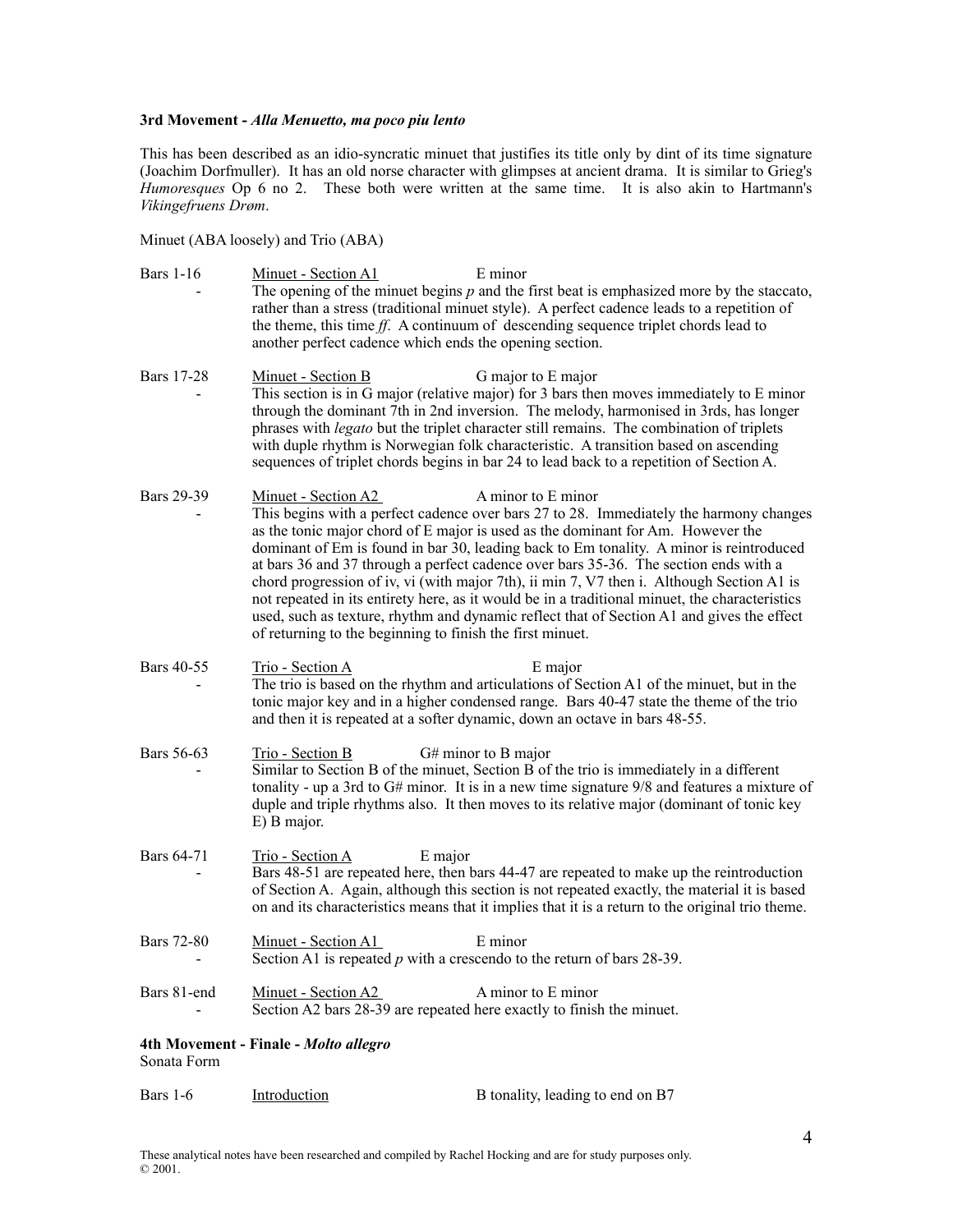- The introduction is based on the dominant key of B major. The character of the finale is hinted at by the octaves. The chord progression that leads to B7 in bar 6 is C# dim with a B, then the diminished 7th of B (A#, C#, E, G).

Bars 7-47 Group A E minor

- Bars 7 to 14. The first theme is stated, accompanied by inverted chords in the bass. Bars 11 and 12 are in Am. At bars 15 to 18, a motive is introduced that the 2nd theme will be based on. Bars 19-22 climax through repeated chords based on B7 and B dim 7 tonalities.
	- Bars 23-26 contain the material that is the second theme, accompanied by a trill in the bass with a tonic drone. The persistant dotted 1st beat rhythm is further developed in bars 27 to 35 to lead to new material in bar 36. The key is still Em.
	- Bars 36-39 *con fuoco* can be classed as a 3rd theme or 3rd theme material/motives. It consists of semiquaver sequences climbing higher and higher, culminating in a rapid descending scalic passage.
	- Bars 40-47 feature the closing section of Group A, using the dotted rhythm motive, reinforcing Em and calming down after the firey 2nd and 3rd themes, so that a breath can be taken before moving into the next section.

## Bars 47-121 Group B C major

- A hymnlike section is introduced in the submediant key of C major. The character of this is contrasted to Group A through longer legato phrases with chordal texture. This is interrupted by reminisces of Group A in bars 54 to 57 and bars 64 to 67 (in E major).
- Bars 67 to 81 contain the 2nd theme of Group B, played in octaves with an inner voice. At bar 76, material is introduced that could be classed as belonging to a new group, as found in bar 82. This section in G major could be labelled as a 3rd theme. This section, up to bar 94 is used to reinforce the relative major, through the use of G drone. The alternating F and F# is a Norwegian characteristic that gives this section a modal feel.
- Bars 94 to 97 use a chromatic scale over G pedal point that links the 3rd theme to the repetition of the 1st theme of Group B.
- Bars 97 to 109 repeat the 1st theme, then chords over a rhythmic G pedal point reinforces the new key of C major. These four bars have a similar purpose to the introduction of this movement.
- Bars 114 to 121 close the Group B section, using the dotted rhythm from Group A, but in C major.

# Bars 122-205 Development Begins Ab/Cm, ends E minor The development begins *pp* using the Group A dotted rhythm as its material.

- Immediately the tonality has moved to Cm, but this is placed against Ab major when the motive is imitated in the bass. Moving from a high range to a low range, the imitation ends with 3 sustained chords - subdominant and tonic of Ab major, then to the new dominant (of G minor). Bars 122-129 is used again (as a sequence) in G minor against Eb major.
- Bars 138-145 further develops the dotted rhythm through the use of diminution and moves through several tonalities in a descending direction, ending in Cm at bar 146. A little semiquaver pattern that sounds like bird whistles is then used in Eb major over 4 bars. Bars 146 to 149 is then repeated in Fm to Ab major.
- Bars 154 to 161 use the rhythmic motive of the 1st theme Group A against chromatic rising and falling scales and the semiquaver pattern found in bar 152. This leads to a climax at bar 162, perfect cadence.
- Bar 162 to 165 states the 1st theme Group A in G minor. It is then followed by a development of the bar 152 semiquaver pattern. Again bars 162 to 169 are repeated in A minor. At bar 178, the rhythmic motive is used over drones of B, and at bars 180-181, drones of B and A#. The dotted rhythmic motive is then repeated in the bass, culminating in a series of descending bar 152 patterns (bars 186 to 202). A chromatic scale with diminution leads to the recapitulation at bar 206.

Bars 206-246 Recapitulation of Group A E minor